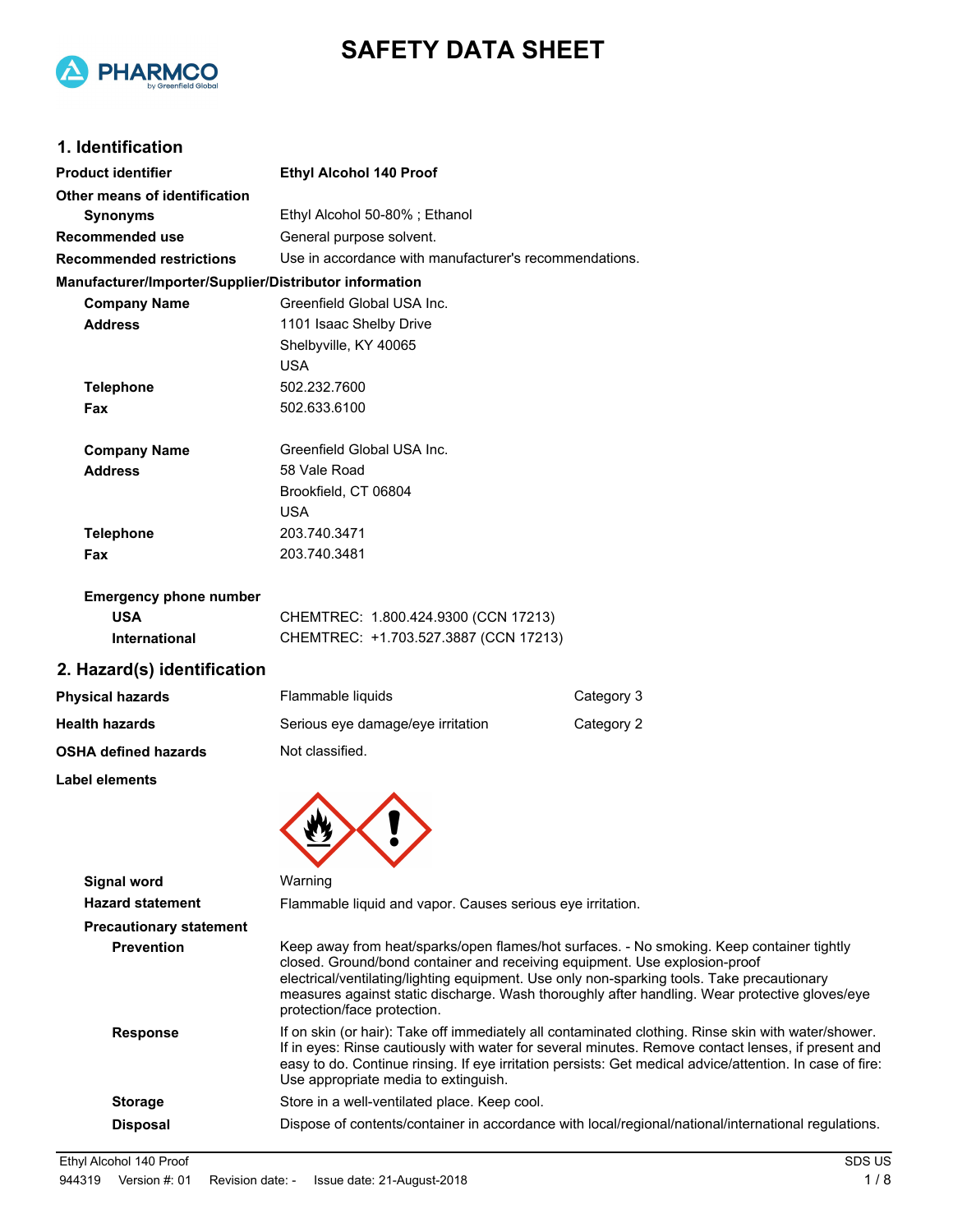## **3. Composition/information on ingredients**

#### **Mixtures**

| <b>Chemical name</b>                                                         |                                                                                                                                                                                                                                                                                                                      | <b>CAS number</b> | $\%$      |
|------------------------------------------------------------------------------|----------------------------------------------------------------------------------------------------------------------------------------------------------------------------------------------------------------------------------------------------------------------------------------------------------------------|-------------------|-----------|
| Ethyl alcohol                                                                |                                                                                                                                                                                                                                                                                                                      | 64-17-5           | $50 - 80$ |
| Water                                                                        |                                                                                                                                                                                                                                                                                                                      | 7732-18-5         | $20 - 50$ |
| <b>Composition comments</b>                                                  | All concentrations are in percent by weight unless otherwise indicated.                                                                                                                                                                                                                                              |                   |           |
| 4. First-aid measures                                                        |                                                                                                                                                                                                                                                                                                                      |                   |           |
| <b>Inhalation</b>                                                            | Move to fresh air. Call a physician if symptoms develop or persist.                                                                                                                                                                                                                                                  |                   |           |
| <b>Skin contact</b>                                                          | Take off immediately all contaminated clothing. Rinse skin with water/shower. Get medical<br>attention if irritation develops and persists.                                                                                                                                                                          |                   |           |
| Eye contact                                                                  | Immediately flush eyes with plenty of water for at least 15 minutes. Remove contact lenses, if<br>present and easy to do. Continue rinsing. Get medical attention if irritation develops and persists.                                                                                                               |                   |           |
| Ingestion                                                                    | Rinse mouth. Get medical attention if symptoms occur.                                                                                                                                                                                                                                                                |                   |           |
| <b>Most important</b><br>symptoms/effects, acute and<br>delayed              | Headache. Severe eye irritation. Symptoms may include stinging, tearing, redness, swelling, and<br>blurred vision. Coughing.                                                                                                                                                                                         |                   |           |
| Indication of immediate<br>medical attention and special<br>treatment needed | Provide general supportive measures and treat symptomatically. Thermal burns: Flush with water<br>immediately. While flushing, remove clothes which do not adhere to affected area. Call an<br>ambulance. Continue flushing during transport to hospital. Keep victim under observation.<br>Symptoms may be delayed. |                   |           |
| <b>General information</b>                                                   | Take off all contaminated clothing immediately. Ensure that medical personnel are aware of the<br>material(s) involved, and take precautions to protect themselves. Wash contaminated clothing<br>before reuse. Show this safety data sheet to the doctor in attendance.                                             |                   |           |
| 5. Fire-fighting measures                                                    |                                                                                                                                                                                                                                                                                                                      |                   |           |
| Suitable extinguishing media                                                 | Water fog. Alcohol resistant foam. Dry chemical powder. Carbon dioxide (CO2).                                                                                                                                                                                                                                        |                   |           |
| Unsuitable extinguishing<br>media                                            | Do not use water jet as an extinguisher, as this will spread the fire.                                                                                                                                                                                                                                               |                   |           |
| Specific hazards arising from<br>the chemical                                | Vapors may form explosive mixtures with air. Vapors may travel considerable distance to a source<br>of ignition and flash back. During fire, gases hazardous to health may be formed. Combustion<br>products may include: carbon oxides.                                                                             |                   |           |
| Special protective equipment<br>and precautions for firefighters             | Self-contained breathing apparatus and full protective clothing must be worn in case of fire.                                                                                                                                                                                                                        |                   |           |
| <b>Fire fighting</b><br>equipment/instructions                               | In case of fire and/or explosion do not breathe fumes. Move containers from fire area if you can do<br>so without risk. Use water spray to keep fire-exposed containers cool.                                                                                                                                        |                   |           |
| <b>Specific methods</b>                                                      | Use standard firefighting procedures and consider the hazards of other involved materials.                                                                                                                                                                                                                           |                   |           |
| <b>General fire hazards</b>                                                  | Flammable liquid and vapor.                                                                                                                                                                                                                                                                                          |                   |           |

### **6. Accidental release measures**

Keep unnecessary personnel away. Keep people away from and upwind of spill/leak. Eliminate all ignition sources (no smoking, flares, sparks, or flames in immediate area). Wear appropriate protective equipment and clothing during clean-up. Do not touch damaged containers or spilled material unless wearing appropriate protective clothing. Ventilate closed spaces before entering them. Local authorities should be advised if significant spillages cannot be contained. For personal protection, see section 8 of the SDS. **Personal precautions, protective equipment and emergency procedures**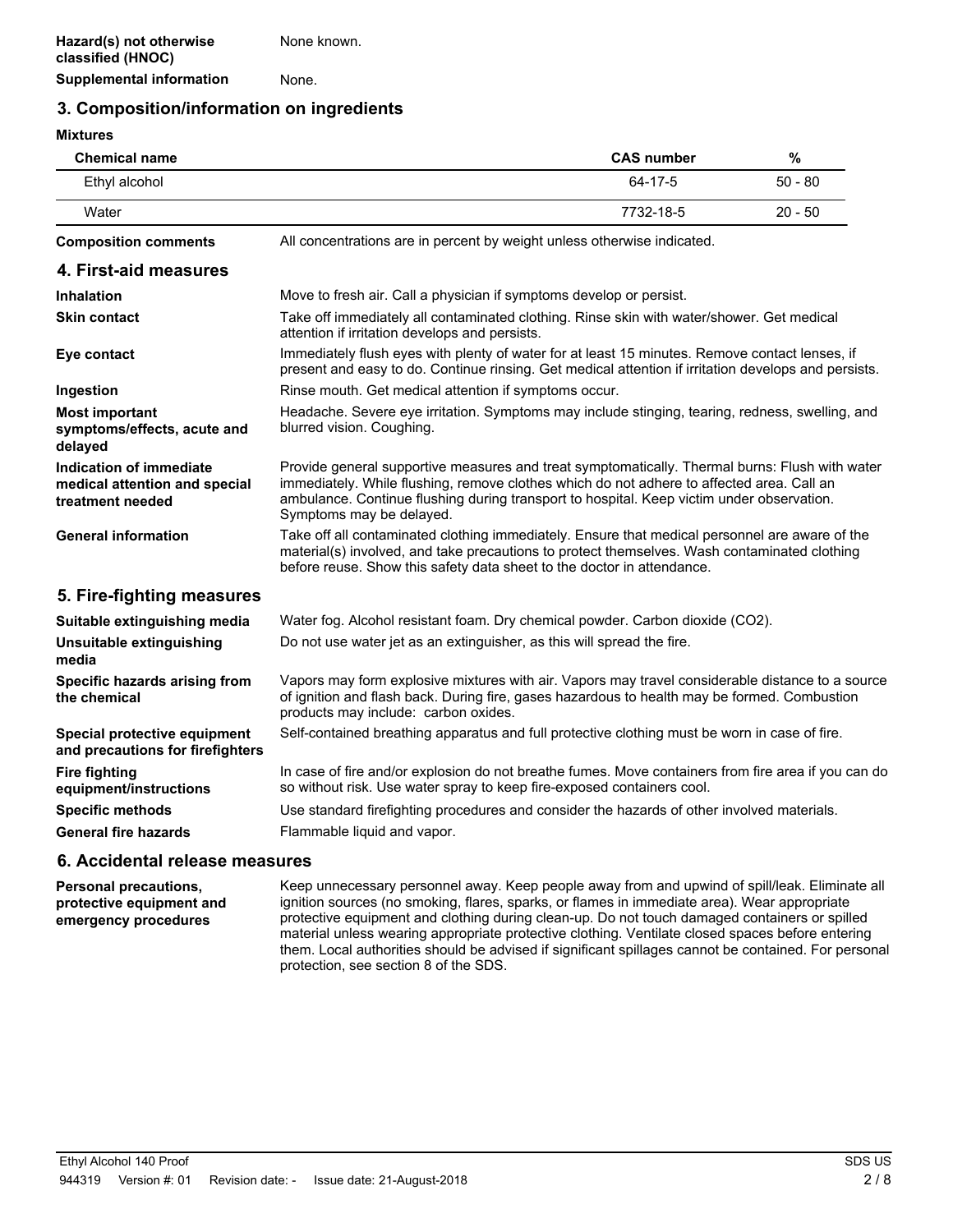| <b>Methods and materials for</b><br>containment and cleaning up | Eliminate all ignition sources (no smoking, flares, sparks, or flames in immediate area). Keep<br>combustibles (wood, paper, oil, etc.) away from spilled material. Take precautionary measures<br>against static discharge. Use only non-sparking tools. The product is completely soluble in water.                                                                                                                                                                                                                                                    |
|-----------------------------------------------------------------|----------------------------------------------------------------------------------------------------------------------------------------------------------------------------------------------------------------------------------------------------------------------------------------------------------------------------------------------------------------------------------------------------------------------------------------------------------------------------------------------------------------------------------------------------------|
|                                                                 | Large Spills: Stop the flow of material, if this is without risk. Dike the spilled material, where this is<br>possible. Use a non-combustible material like vermiculite, sand or earth to soak up the product<br>and place into a container for later disposal. Following product recovery, flush area with water.                                                                                                                                                                                                                                       |
|                                                                 | Small Spills: Absorb with earth, sand or other non-combustible material and transfer to containers<br>for later disposal. Wipe up with absorbent material (e.g. cloth, fleece). Clean surface thoroughly to<br>remove residual contamination.                                                                                                                                                                                                                                                                                                            |
| <b>Environmental precautions</b>                                | Never return spills to original containers for re-use. For waste disposal, see section 13 of the SDS.<br>Avoid discharge into drains, water courses or onto the ground.                                                                                                                                                                                                                                                                                                                                                                                  |
| 7. Handling and storage                                         |                                                                                                                                                                                                                                                                                                                                                                                                                                                                                                                                                          |
| <b>Precautions for safe handling</b>                            | Do not handle, store or open near an open flame, sources of heat or sources of ignition. Protect<br>material from direct sunlight. When using do not smoke. Explosion-proof general and local exhaust<br>ventilation. Take precautionary measures against static discharges. All equipment used when<br>handling the product must be grounded. Use non-sparking tools and explosion-proof equipment.<br>Avoid contact with eyes. Avoid prolonged exposure. Wear appropriate personal protective<br>equipment. Observe good industrial hygiene practices. |
| Conditions for safe storage,<br>including any incompatibilities | Keep away from heat, sparks and open flame. Prevent electrostatic charge build-up by using<br>common bonding and grounding techniques. Store in a cool, dry place out of direct sunlight. Store<br>in tightly closed container. Store in a well-ventilated place. Keep in an area equipped with<br>sprinklers. Store away from incompatible materials (see Section 10 of the SDS).                                                                                                                                                                       |
|                                                                 |                                                                                                                                                                                                                                                                                                                                                                                                                                                                                                                                                          |

## **8. Exposure controls/personal protection**

| <b>Occupational exposure limits</b>         |                                                                                  |                                                                                                                                                                                                                                                                                                                                                                                                         |
|---------------------------------------------|----------------------------------------------------------------------------------|---------------------------------------------------------------------------------------------------------------------------------------------------------------------------------------------------------------------------------------------------------------------------------------------------------------------------------------------------------------------------------------------------------|
| <b>Components</b>                           | US. OSHA Table Z-1 Limits for Air Contaminants (29 CFR 1910.1000)<br><b>Type</b> | <b>Value</b>                                                                                                                                                                                                                                                                                                                                                                                            |
| Ethyl alcohol (CAS 64-17-5)                 | PEL                                                                              | 1900 mg/m3                                                                                                                                                                                                                                                                                                                                                                                              |
|                                             |                                                                                  | 1000 ppm                                                                                                                                                                                                                                                                                                                                                                                                |
| <b>US. ACGIH Threshold Limit Values</b>     |                                                                                  |                                                                                                                                                                                                                                                                                                                                                                                                         |
| <b>Components</b>                           | <b>Type</b>                                                                      | <b>Value</b>                                                                                                                                                                                                                                                                                                                                                                                            |
| Ethyl alcohol (CAS 64-17-5)                 | <b>STEL</b>                                                                      | 1000 ppm                                                                                                                                                                                                                                                                                                                                                                                                |
| US. NIOSH: Pocket Guide to Chemical Hazards |                                                                                  |                                                                                                                                                                                                                                                                                                                                                                                                         |
| <b>Components</b>                           | <b>Type</b>                                                                      | <b>Value</b>                                                                                                                                                                                                                                                                                                                                                                                            |
| Ethyl alcohol (CAS 64-17-5)                 | <b>TWA</b>                                                                       | 1900 mg/m3                                                                                                                                                                                                                                                                                                                                                                                              |
|                                             |                                                                                  | 1000 ppm                                                                                                                                                                                                                                                                                                                                                                                                |
| <b>Biological limit values</b>              | No biological exposure limits noted for the ingredient(s).                       |                                                                                                                                                                                                                                                                                                                                                                                                         |
| Appropriate engineering<br>controls         | acceptable level. Provide eyewash station and safety shower.                     | Explosion-proof general and local exhaust ventilation. Good general ventilation should be used.<br>Ventilation rates should be matched to conditions. If applicable, use process enclosures, local<br>exhaust ventilation, or other engineering controls to maintain airborne levels below recommended<br>exposure limits. If exposure limits have not been established, maintain airborne levels to an |
|                                             | Individual protection measures, such as personal protective equipment            |                                                                                                                                                                                                                                                                                                                                                                                                         |
| <b>Eye/face protection</b>                  | Chemical goggles are recommended.                                                |                                                                                                                                                                                                                                                                                                                                                                                                         |
| <b>Skin protection</b>                      |                                                                                  |                                                                                                                                                                                                                                                                                                                                                                                                         |
| <b>Hand protection</b>                      |                                                                                  | Wear appropriate chemical resistant gloves. Suitable gloves can be recommended by the glove<br>supplier. Be aware that the liquid may penetrate the gloves. Frequent change is advisable.                                                                                                                                                                                                               |
| <b>Skin protection</b>                      |                                                                                  |                                                                                                                                                                                                                                                                                                                                                                                                         |
| <b>Other</b>                                | Wear appropriate chemical resistant clothing.                                    |                                                                                                                                                                                                                                                                                                                                                                                                         |
| <b>Respiratory protection</b>               | been established), an approved respirator must be worn.                          | If engineering controls do not maintain airborne concentrations below recommended exposure<br>limits (where applicable) or to an acceptable level (in countries where exposure limits have not                                                                                                                                                                                                          |
| <b>Thermal hazards</b>                      | Wear appropriate thermal protective clothing, when necessary.                    |                                                                                                                                                                                                                                                                                                                                                                                                         |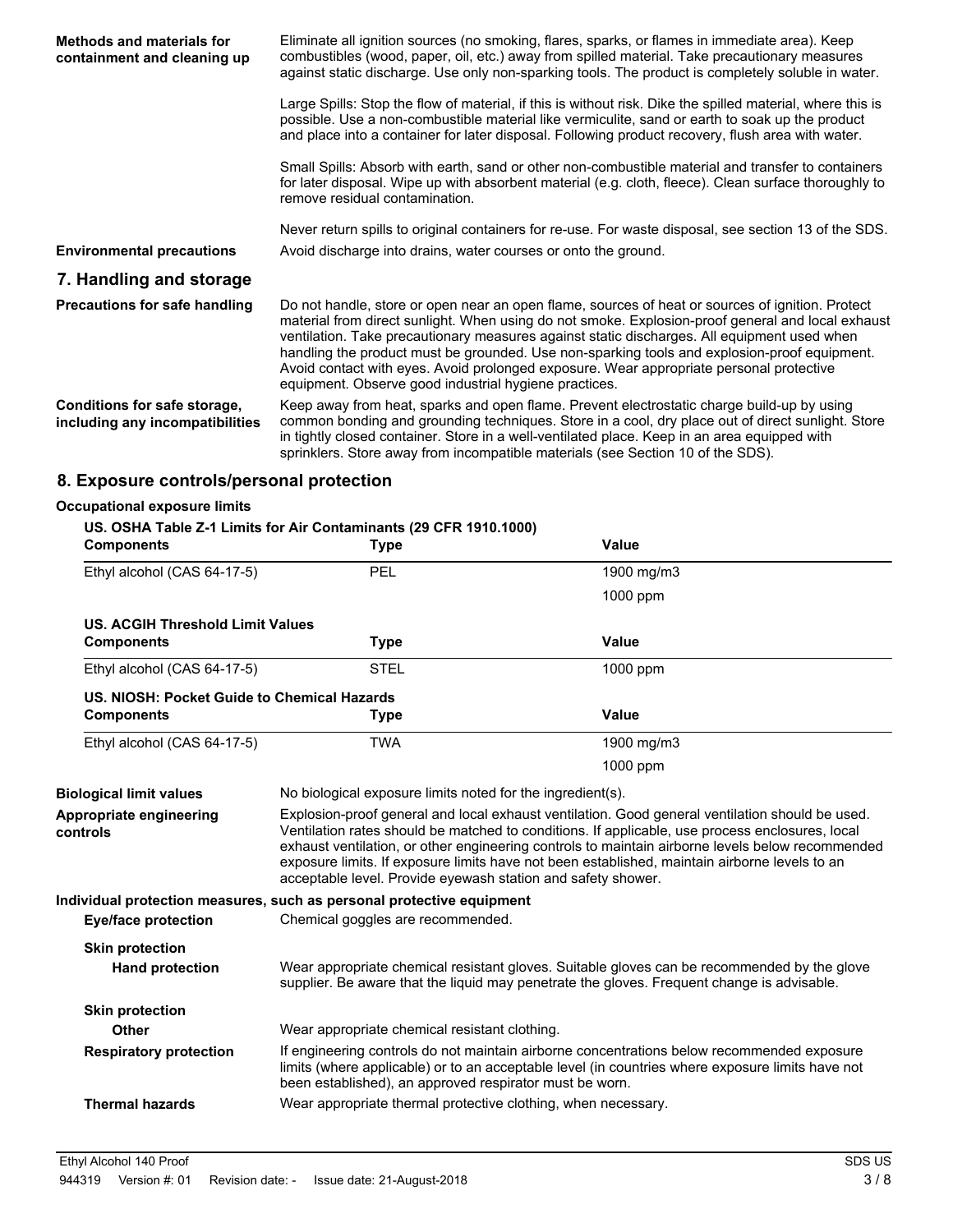When using do not smoke. Always observe good personal hygiene measures, such as washing after handling the material and before eating, drinking, and/or smoking. Routinely wash work clothing and protective equipment to remove contaminants.

## **9. Physical and chemical properties**

| Appearance                                                                             |                                                                                                                                                                          |
|----------------------------------------------------------------------------------------|--------------------------------------------------------------------------------------------------------------------------------------------------------------------------|
| <b>Physical state</b>                                                                  | Liquid.                                                                                                                                                                  |
| Form                                                                                   | Liquid.                                                                                                                                                                  |
| Color                                                                                  | Clear liquid; invisible vapor.                                                                                                                                           |
| Odor                                                                                   | Sweet. Alcohol-like.                                                                                                                                                     |
| <b>Odor threshold</b>                                                                  | Not available.                                                                                                                                                           |
| pH                                                                                     | Not available.                                                                                                                                                           |
| Melting point/freezing point                                                           | -74.2 - -50.8 °F (-59 - -46 °C)                                                                                                                                          |
| Initial boiling point and boiling<br>range                                             | 172.4 - 179.6 °F (78 - 82 °C)                                                                                                                                            |
| <b>Flash point</b>                                                                     | 77.0 - 86.0 °F (25.0 - 30.0 °C)                                                                                                                                          |
| <b>Evaporation rate</b>                                                                | Expected to be rapid.                                                                                                                                                    |
| Flammability (solid, gas)                                                              | Not applicable.                                                                                                                                                          |
| Upper/lower flammability or explosive limits                                           |                                                                                                                                                                          |
| <b>Flammability limit - lower</b><br>$(\%)$                                            | 3.3 % v/v (for 100% ethanol)                                                                                                                                             |
| <b>Flammability limit - upper</b><br>$(\%)$                                            | 19 % v/v (for 100% ethanol)                                                                                                                                              |
| Vapor pressure                                                                         | 59.5 hPa (for 100% ethanol) (68 °F (20 °C))                                                                                                                              |
| <b>Vapor density</b>                                                                   | 1.6                                                                                                                                                                      |
| <b>Relative density</b>                                                                | $0.855 - 0.973$ (77 °F (25 °C))                                                                                                                                          |
| Solubility(ies)                                                                        |                                                                                                                                                                          |
| Solubility (water)                                                                     | Completely soluble.                                                                                                                                                      |
| <b>Partition coefficient</b><br>(n-octanol/water)                                      | Not available.                                                                                                                                                           |
| <b>Auto-ignition temperature</b>                                                       | Not available.                                                                                                                                                           |
| <b>Decomposition temperature</b>                                                       | Not pertinent                                                                                                                                                            |
| <b>Viscosity</b>                                                                       | Not available.                                                                                                                                                           |
| <b>Other information</b><br><b>Explosive properties</b><br><b>Oxidizing properties</b> | Not explosive.<br>Not oxidizing.                                                                                                                                         |
| 10. Stability and reactivity                                                           |                                                                                                                                                                          |
| <b>Reactivity</b>                                                                      | The product is stable and non-reactive under normal conditions of use, storage and transport.                                                                            |
| <b>Chemical stability</b>                                                              | Material is stable under normal conditions.                                                                                                                              |
| <b>Possibility of hazardous</b><br>reactions                                           | No dangerous reaction known under conditions of normal use.                                                                                                              |
| <b>Conditions to avoid</b>                                                             | Keep away from heat, hot surfaces, sparks, open flames and other ignition sources. Avoid<br>temperatures exceeding the flash point. Contact with incompatible materials. |
| Incompatible materials                                                                 | Strong oxidizing agents.                                                                                                                                                 |
| <b>Hazardous decomposition</b><br>products                                             | No hazardous decomposition products are known.                                                                                                                           |
| 11. Toxicological information                                                          |                                                                                                                                                                          |

#### **Information on likely routes of exposure**

| <b>Inhalation</b>   | Prolonged inhalation may be harmful.                   |
|---------------------|--------------------------------------------------------|
| <b>Skin contact</b> | Prolonged skin contact may cause temporary irritation. |
| Eye contact         | Causes serious eve irritation.                         |
| Ingestion           | Expected to be a low ingestion hazard.                 |

Ethyl Alcohol 140 Proof SDS US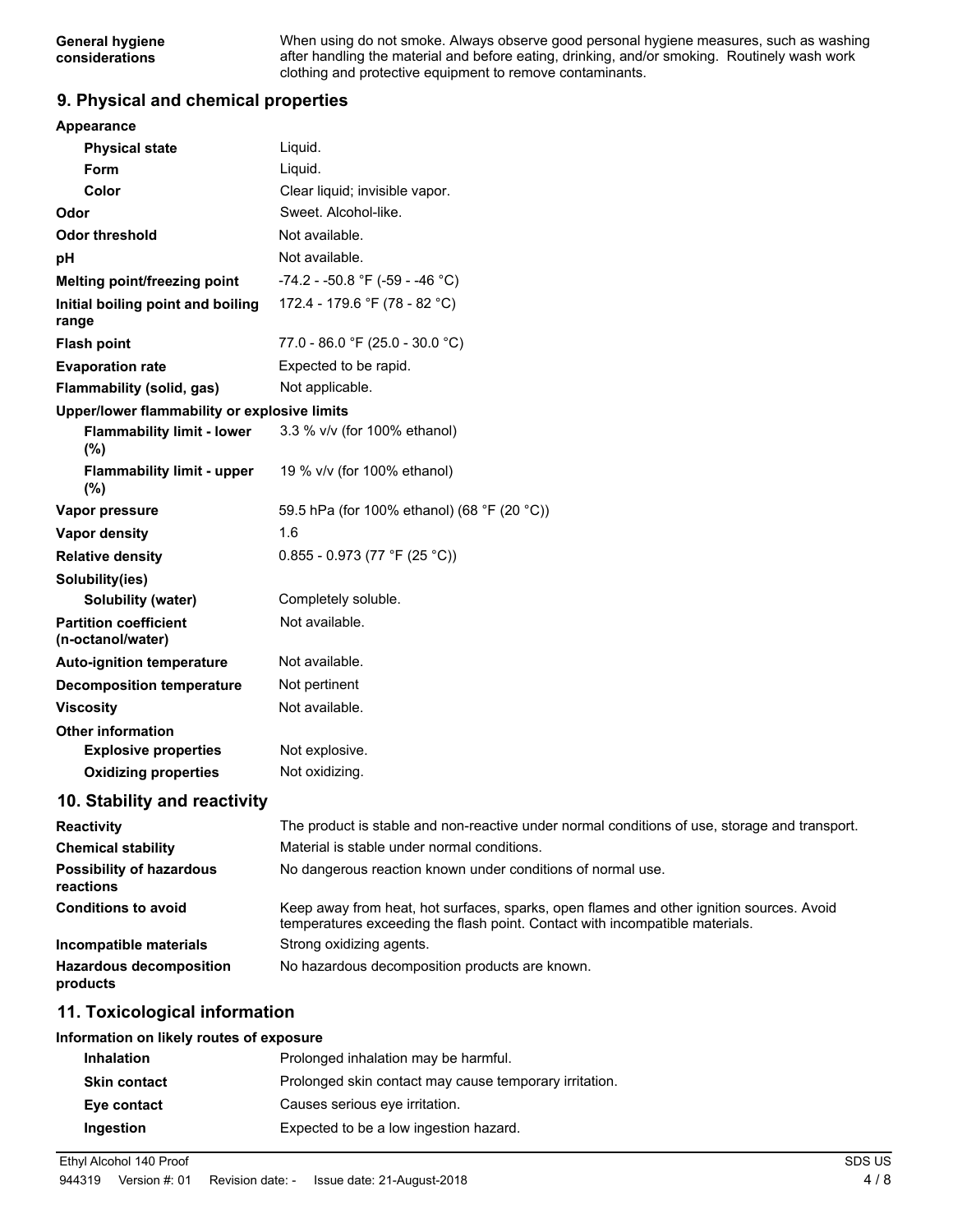Headache. Severe eye irritation. Symptoms may include stinging, tearing, redness, swelling, and blurred vision. Coughing.

#### **Information on toxicological effects**

| <b>Acute toxicity</b>                                 |                                                                                                                     |                         |
|-------------------------------------------------------|---------------------------------------------------------------------------------------------------------------------|-------------------------|
| <b>Components</b>                                     | <b>Species</b>                                                                                                      | <b>Test Results</b>     |
| Ethyl alcohol (CAS 64-17-5)                           |                                                                                                                     |                         |
| <b>Acute</b>                                          |                                                                                                                     |                         |
| <b>Inhalation</b>                                     |                                                                                                                     |                         |
| Vapor                                                 |                                                                                                                     |                         |
| <b>LC50</b>                                           | Rat                                                                                                                 | 117 - 125 mg/l, 4 Hours |
| Oral                                                  |                                                                                                                     |                         |
| LD50                                                  | Rat                                                                                                                 | 10470 mg/kg             |
| <b>Skin corrosion/irritation</b>                      | Prolonged skin contact may cause temporary irritation.                                                              |                         |
| Serious eye damage/eye<br>irritation                  | Causes serious eye irritation.                                                                                      |                         |
| Respiratory or skin sensitization                     |                                                                                                                     |                         |
| <b>Respiratory sensitization</b>                      | Not a respiratory sensitizer.                                                                                       |                         |
| <b>Skin sensitization</b>                             | This product is not expected to cause skin sensitization.                                                           |                         |
| <b>Germ cell mutagenicity</b>                         | No data available to indicate product or any components present at greater than 0.1% are<br>mutagenic or genotoxic. |                         |
| Carcinogenicity                                       | Not classifiable as to carcinogenicity to humans.                                                                   |                         |
|                                                       | IARC Monographs. Overall Evaluation of Carcinogenicity                                                              |                         |
| Not listed.                                           |                                                                                                                     |                         |
| <b>NTP Report on Carcinogens</b>                      |                                                                                                                     |                         |
| Not listed.                                           | OSHA Specifically Regulated Substances (29 CFR 1910.1001-1053)                                                      |                         |
| Not regulated.                                        |                                                                                                                     |                         |
| <b>Reproductive toxicity</b>                          | This product is not expected to cause reproductive or developmental effects.                                        |                         |
| Specific target organ toxicity -                      | Not classified.                                                                                                     |                         |
| single exposure                                       |                                                                                                                     |                         |
| Specific target organ toxicity -<br>repeated exposure | Not classified.                                                                                                     |                         |
| <b>Aspiration hazard</b>                              | Not an aspiration hazard.                                                                                           |                         |
| <b>Chronic effects</b>                                | Prolonged inhalation may be harmful.                                                                                |                         |

## **12. Ecological information**

**Ecotoxicity**

The product is not classified as environmentally hazardous. However, this does not exclude the possibility that large or frequent spills can have a harmful or damaging effect on the environment.

| <b>Components</b>           |             | <b>Species</b>            | <b>Test Results</b>  |  |
|-----------------------------|-------------|---------------------------|----------------------|--|
| Ethyl alcohol (CAS 64-17-5) |             |                           |                      |  |
| <b>Aquatic</b>              |             |                           |                      |  |
| Algae                       | EC10        | Freshwater algae          | 11.5 mg/l, 72 hours  |  |
|                             | <b>EC50</b> | Freshwater algae          | 275 mg/l, 72 hours   |  |
|                             |             | Marine water algae        | 1900 mg/l            |  |
|                             | <b>NOEC</b> | Marine water algae        | 1580 mg/l            |  |
| Fish                        | <b>LC50</b> | Freshwater fish           | 11200 mg/l, 24 hours |  |
|                             | <b>NOEC</b> | Freshwater fish           | 250 mg/l             |  |
| Invertebrate                | EC50        | Freshwater invertebrate   | 5012 mg/l, 48 hours  |  |
|                             |             | Marine water invertebrate | 857 mg/l, 48 hours   |  |
|                             | <b>NOEC</b> | Freshwater invertebrate   | 9.6 mg/l, 10 days    |  |
|                             |             | Marine water invertebrate | 79 mg/l, 96 hours    |  |
|                             |             |                           |                      |  |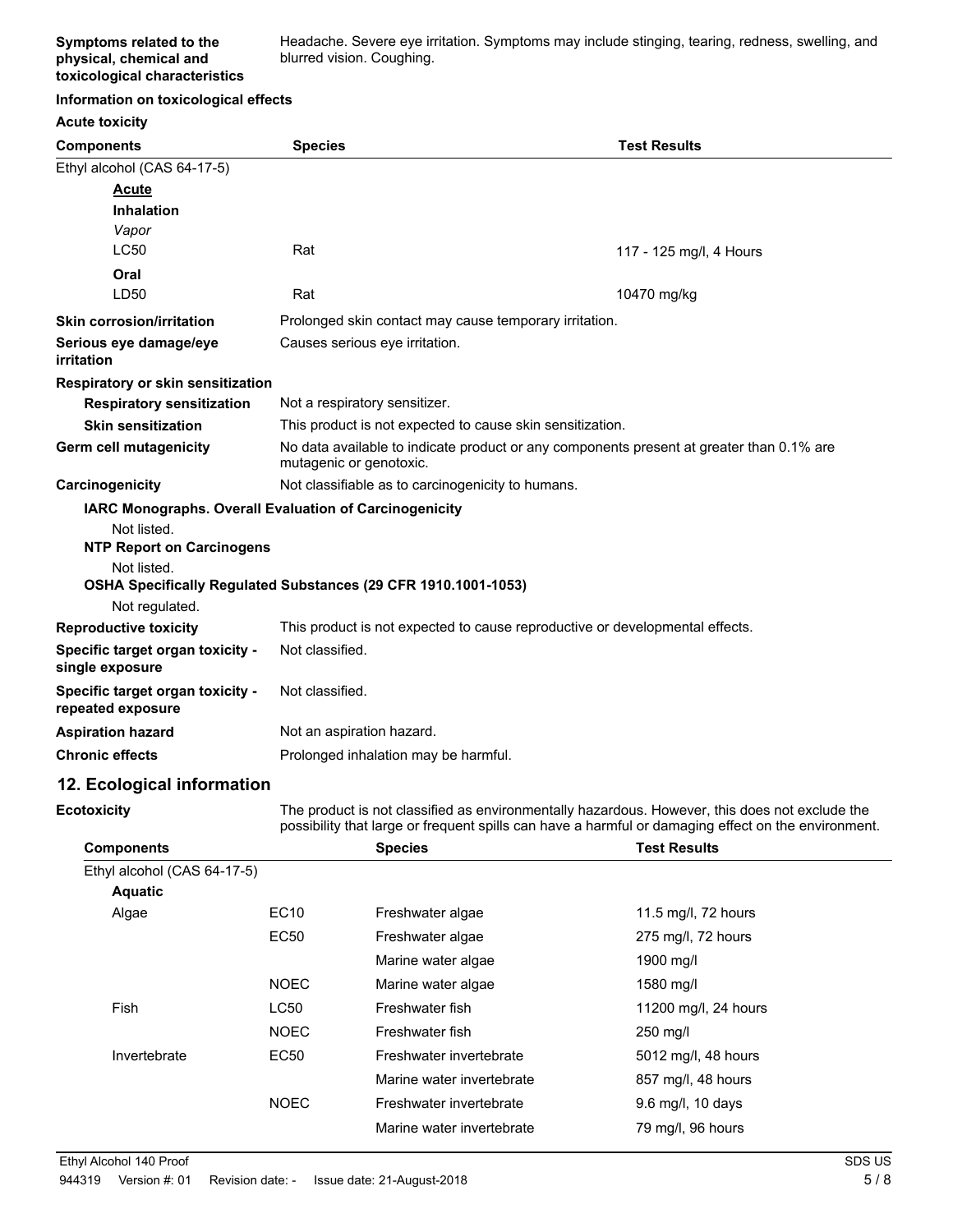| <b>Components</b>                    |                                                                                                                                                                                            | <b>Species</b>                                             | <b>Test Results</b> |
|--------------------------------------|--------------------------------------------------------------------------------------------------------------------------------------------------------------------------------------------|------------------------------------------------------------|---------------------|
| Other                                | <b>EC50</b>                                                                                                                                                                                | Lemna minor                                                | 4432 mg/l, 7 days   |
|                                      | <b>NOEC</b>                                                                                                                                                                                | Lemna minor                                                | 280 mg/l, 7 days    |
| <b>Other</b>                         |                                                                                                                                                                                            |                                                            |                     |
| Micro-organisms                      | LC50                                                                                                                                                                                       | Micro-organisms                                            | 5800 mg/l, 4 hours  |
| <b>Terrestial</b>                    |                                                                                                                                                                                            |                                                            |                     |
| Plant                                | EC <sub>50</sub>                                                                                                                                                                           | Terrestrial plant                                          | 633 mg/kg dw        |
| <b>Persistence and degradability</b> |                                                                                                                                                                                            | No data is available on the degradability of this product. |                     |
| <b>Bioaccumulative potential</b>     | No data available for this product.                                                                                                                                                        |                                                            |                     |
| Mobility in soil                     |                                                                                                                                                                                            | The product is completely soluble in water.                |                     |
| Other adverse effects                | No other adverse environmental effects (e.g. ozone depletion, photochemical ozone creation<br>potential, endocrine disruption, global warming potential) are expected from this component. |                                                            |                     |

# **13. Disposal considerations**

| <b>Disposal instructions</b>             | Collect and reclaim or dispose in sealed containers at licensed waste disposal site. Do not<br>incinerate sealed containers. Dispose of contents/container in accordance with<br>local/regional/national/international regulations. |
|------------------------------------------|-------------------------------------------------------------------------------------------------------------------------------------------------------------------------------------------------------------------------------------|
| Local disposal regulations               | Dispose in accordance with all applicable regulations.                                                                                                                                                                              |
| Hazardous waste code                     | The waste code should be assigned in discussion between the user, the producer and the waste<br>disposal company.                                                                                                                   |
| Waste from residues / unused<br>products | Dispose of in accordance with local regulations. Empty containers or liners may retain some<br>product residues. This material and its container must be disposed of in a safe manner (see:<br>Disposal instructions).              |
| Contaminated packaging                   | Since emptied containers may retain product residue, follow label warnings even after container is<br>emptied. Empty containers should be taken to an approved waste handling site for recycling or<br>disposal.                    |

# **14. Transport information**

| DOT                               |                                                                                                      |
|-----------------------------------|------------------------------------------------------------------------------------------------------|
| <b>UN number</b>                  | <b>UN1170</b>                                                                                        |
| UN proper shipping name           | <b>Ethanol solution</b>                                                                              |
| <b>Transport hazard class(es)</b> |                                                                                                      |
| <b>Class</b>                      | 3                                                                                                    |
| <b>Subsidiary risk</b>            |                                                                                                      |
| Label(s)                          | 3                                                                                                    |
| Packing group                     | $\mathbf{III}$                                                                                       |
| <b>Environmental hazards</b>      |                                                                                                      |
| <b>Marine pollutant</b>           | No.                                                                                                  |
| Special precautions for user      | Read safety instructions, SDS and emergency procedures before handling.                              |
| <b>Special provisions</b>         | 24, B1, IB3, T2, TP1                                                                                 |
| <b>Packaging exceptions</b>       | 4b, 150                                                                                              |
| Packaging non bulk                | 203                                                                                                  |
| Packaging bulk                    | 242                                                                                                  |
| <b>IATA</b>                       |                                                                                                      |
| <b>UN number</b>                  | <b>UN1170</b>                                                                                        |
| UN proper shipping name           | Ethanol solution                                                                                     |
| Transport hazard class(es)        |                                                                                                      |
| <b>Class</b>                      | 3                                                                                                    |
| <b>Subsidiary risk</b>            |                                                                                                      |
| Packing group                     | Ш                                                                                                    |
| <b>Environmental hazards</b>      | No.                                                                                                  |
| <b>ERG Code</b>                   | 3L                                                                                                   |
|                                   | Special precautions for user Read safety instructions, SDS and emergency procedures before handling. |
| IMDG                              |                                                                                                      |
| <b>UN number</b>                  | <b>UN1170</b>                                                                                        |
| UN proper shipping name           | ETHANOL SOLUTION                                                                                     |
| <b>Transport hazard class(es)</b> |                                                                                                      |
| <b>Class</b>                      | 3                                                                                                    |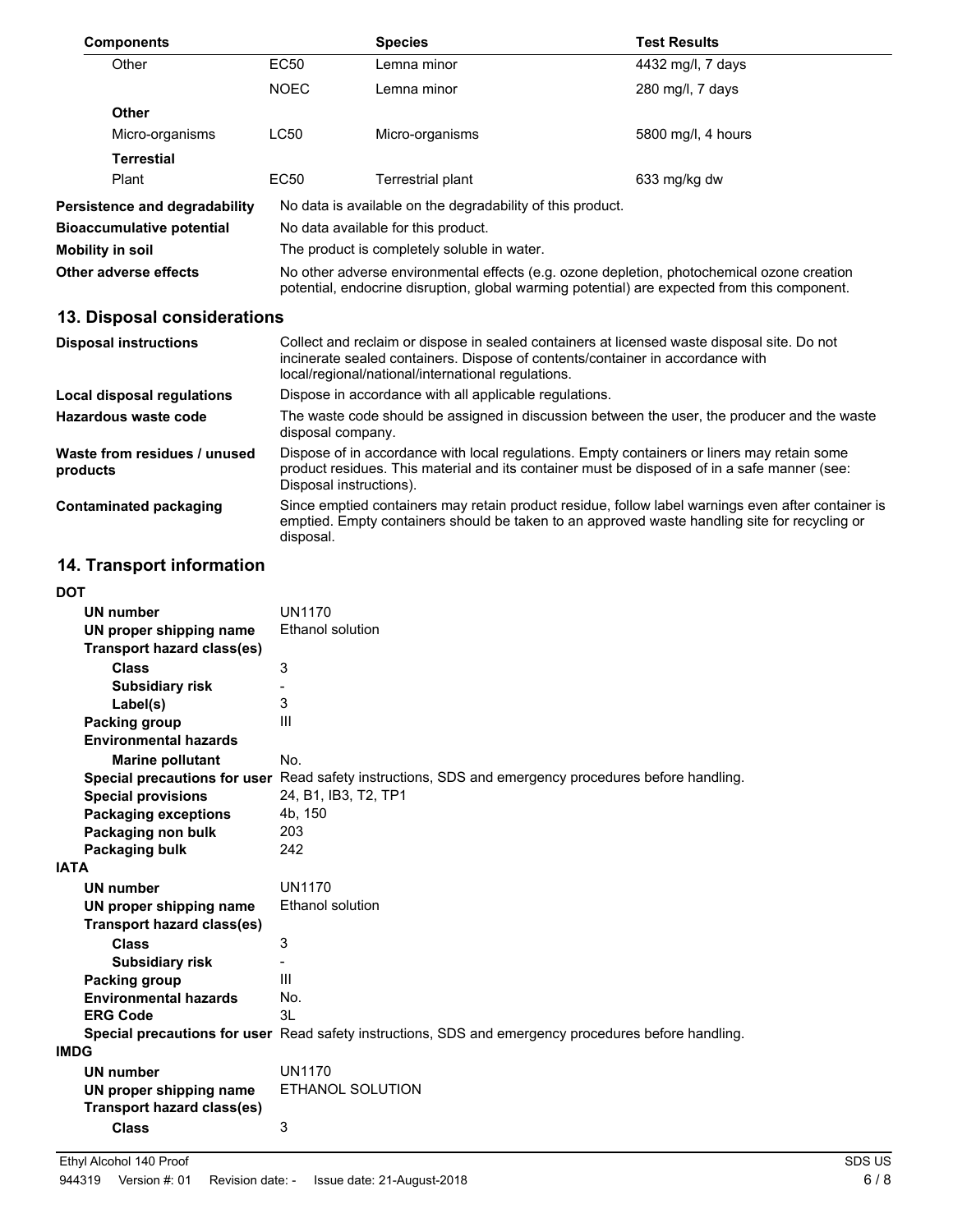| <b>Subsidiary risk</b>                                                             |                                                                                                                                                                                                       |
|------------------------------------------------------------------------------------|-------------------------------------------------------------------------------------------------------------------------------------------------------------------------------------------------------|
| <b>Packing group</b>                                                               | Ш                                                                                                                                                                                                     |
| <b>Environmental hazards</b>                                                       |                                                                                                                                                                                                       |
| <b>Marine pollutant</b><br>EmS                                                     | No.<br>$F-E$ , S-D                                                                                                                                                                                    |
| Transport in bulk according to<br>Annex II of MARPOL 73/78 and<br>the IBC Code     | Special precautions for user Read safety instructions, SDS and emergency procedures before handling.<br>Not established.                                                                              |
| 15. Regulatory information                                                         |                                                                                                                                                                                                       |
| <b>US federal regulations</b>                                                      | This product is a "Hazardous Chemical" as defined by the OSHA Hazard Communication<br>Standard, 29 CFR 1910.1200.                                                                                     |
|                                                                                    | TSCA Section 12(b) Export Notification (40 CFR 707, Subpt. D)                                                                                                                                         |
| Not regulated.<br><b>CERCLA Hazardous Substance List (40 CFR 302.4)</b>            |                                                                                                                                                                                                       |
| Not listed.<br><b>SARA 304 Emergency release notification</b>                      |                                                                                                                                                                                                       |
| Not regulated.<br>Not regulated.                                                   | OSHA Specifically Regulated Substances (29 CFR 1910.1001-1053)                                                                                                                                        |
| Superfund Amendments and Reauthorization Act of 1986 (SARA)                        |                                                                                                                                                                                                       |
| <b>SARA 302 Extremely hazardous substance</b>                                      |                                                                                                                                                                                                       |
| Not listed.                                                                        |                                                                                                                                                                                                       |
| SARA 311/312 Hazardous<br>chemical                                                 | Yes                                                                                                                                                                                                   |
| <b>Classified hazard</b><br>categories                                             | Flammable (gases, aerosols, liquids, or solids)<br>Serious eye damage or eye irritation                                                                                                               |
| SARA 313 (TRI reporting)<br>Not regulated.                                         |                                                                                                                                                                                                       |
| Other federal regulations                                                          |                                                                                                                                                                                                       |
|                                                                                    | Clean Air Act (CAA) Section 112 Hazardous Air Pollutants (HAPs) List                                                                                                                                  |
| Not regulated.                                                                     |                                                                                                                                                                                                       |
|                                                                                    | Clean Air Act (CAA) Section 112(r) Accidental Release Prevention (40 CFR 68.130)                                                                                                                      |
| Not regulated.                                                                     |                                                                                                                                                                                                       |
| <b>Safe Drinking Water Act</b><br>(SDWA)                                           | Not regulated.                                                                                                                                                                                        |
|                                                                                    | FEMA Priority Substances Respiratory Health and Safety in the Flavor Manufacturing Workplace                                                                                                          |
| Ethyl alcohol (CAS 64-17-5)                                                        | Low priority                                                                                                                                                                                          |
| US state regulations                                                               |                                                                                                                                                                                                       |
| US. Massachusetts RTK - Substance List                                             |                                                                                                                                                                                                       |
| Ethyl alcohol (CAS 64-17-5)                                                        | US. New Jersey Worker and Community Right-to-Know Act                                                                                                                                                 |
| Ethyl alcohol (CAS 64-17-5)                                                        |                                                                                                                                                                                                       |
|                                                                                    | US. Pennsylvania Worker and Community Right-to-Know Law                                                                                                                                               |
| Ethyl alcohol (CAS 64-17-5)<br><b>US. Rhode Island RTK</b>                         |                                                                                                                                                                                                       |
| Ethyl alcohol (CAS 64-17-5)                                                        |                                                                                                                                                                                                       |
| <b>California Proposition 65</b><br>more information go to www.P65Warnings.ca.gov. | California Safe Drinking Water and Toxic Enforcement Act of 2016 (Proposition 65): This material<br>is not known to contain any chemicals currently listed as carcinogens or reproductive toxins. For |